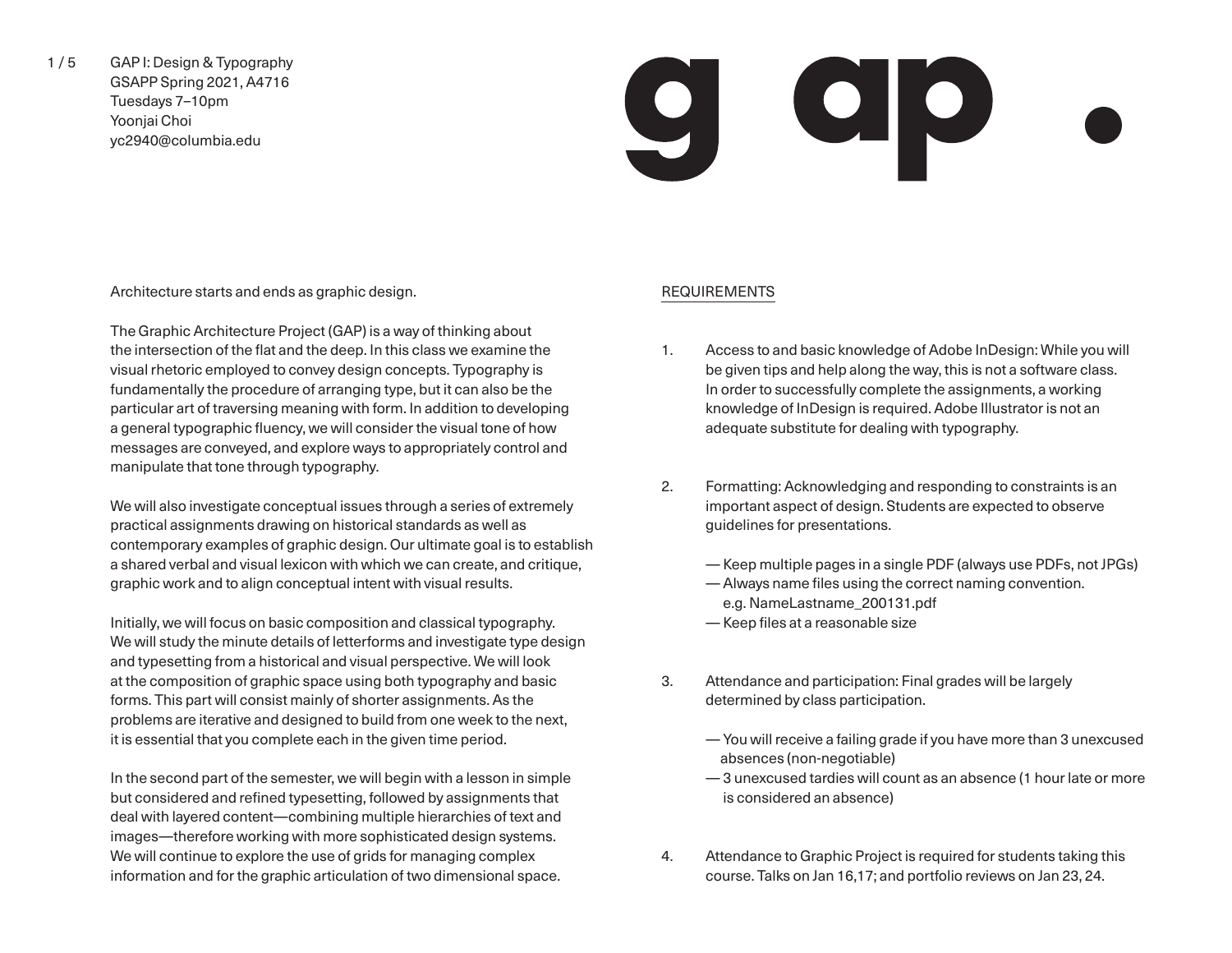SCHEDULE (Subject to change)

| Week 1<br>Week 2 | 1/12<br>1/19 | Class<br>Class | Intro/Presentations<br>Crit (1, 2.1-3) |
|------------------|--------------|----------------|----------------------------------------|
| Week 3           | 1/26         | Class          | Crit (1, 2.4)                          |
| Week 4           | 2/2          | Class          | Crit (3), Presentations (4)            |
| Week 5           | 2/9          | (Midterms)     | Crit (3), Presentations (4)            |
| Week 6           | 2/16         | (Midterms)     | Crit(5)                                |
| Week 7           | 2/23         | Class          | Crit (5, 6)                            |
| Week 8           | 3/2          | (Spring break) |                                        |
| Week 9           | 3/9          | Class          | Crit(6)                                |
| Week 10          | 3/16         | Class          | Crit (7)                               |
| Week 11          | 3/23         | Class          | Crit (7)                               |
| Week 12          | 3/30         | Class          | Crit (7)                               |
| Week 13          | 4/6          | Class          | Crit (7)                               |
| Week 14          | 4/13         | (Finals)       | <b>Final Review</b>                    |

# REFERENCE

The class will focus primarily on direct experience through the assignments. While there are many books published on graphic design, typography and publishing, most are not particularly useful. These books will serve as useful reference on typography and designing books.

The Elements of Typographic Style Robert Bringhurst Vancouver: Hartley & Marks, 1996

Designing Books: Practice and Theory Jost Hochuli, Robin Kinross London: Hyphen Press, 1996

# ASSIGNMENT

#### **INTRO ASSIGNMENT: Found Typography**

By midnight, Friday 1/15, email me a 1-page PDF showing 3 examples of successful and beautiful use of typography with a paragraph for each explaining your choice. Examples of typography can be found anywhere. Selected examples will be shown and discussed in class.

As we will be reviewing everything on screen, please use landscape format for all your work in this class, unless otherwise noted.

## **ASSIGNMENT 1: Kerning**

Typeset your first and last name using a classical serif typeface, in all caps. Manually adjust the letterspacing in between the letters. The objective is to make the words appear balanced and evenly spaced. Center your name on a letter size sheet, landscape format. We will repeat this assignment over the course of several weeks, in tandem with other assignments.

#### **ASSIGNMENT 2: Image Composition**

Images can be powerful and when handled with care and intentionality, they can communicate narratives beyond the obvious. By utilizing minimal but important tools, such as image selection, sizing, white space, sequence, adjacencies, relationships, and orientation, one may be able to command how images are seen and understood.

- 2.1 Use 2 images to create a narrative.
- 2.2 Use 4-6 images to create a narrative.
- 2.3 Use 10-20 images to create a narrative.

At least 1 image in each composition must be your own.

2.4 Repeat excercise 2.2 but add captions. Captions can be repurposed or quoted text from another source, or written by you. Make 2 different versions by only changing the captions, while keeping the images the same.